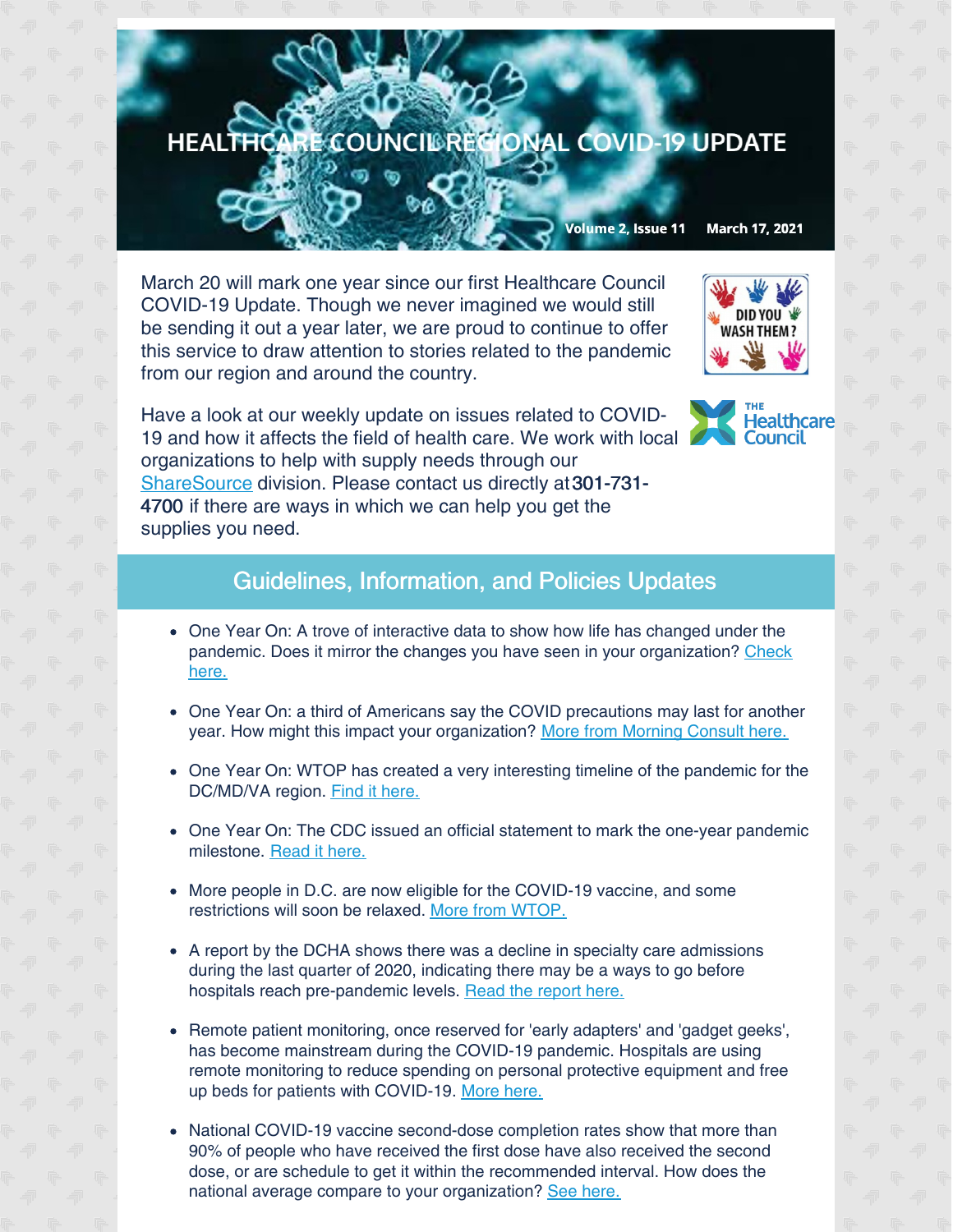- COVID cases among nursing home staffers have plunged by 83% since the release of the various vaccines. This, despite some vaccine hesitancy among staffers around the country. KHN has story [here.](https://khn.org/news/article/covid-cases-plummet-among-nursing-home-staffers-despite-vaccine-hesitancy/?mkt_tok=ODUwLVRBQS01MTEAAAF71M4Y9_fYFzgQbnSnRYUON8IKahApWnFbCWYfuLfHcvqlWJhYm1_hxdvSuOiphYI-CUIlb4AofhR5dC4e2DlaDF6nAfg1xShwuuYPLwPgkCFE)
- CMS announced it is increasing the Medicare payment amount for administering the COVID19 vaccine. This new and higher payment rate will support actions taken by providers that are designed to increase the number of vaccines they can furnish each day, including establishing new or growing existing vaccination sites, conducting patient outreach and education, and hiring additional staff.
- Health insurers see volatile waters ahead in the post-pandemic era. [More](https://www.managedhealthcareexecutive.com/view/the-pandemic-one-year-in-despite-large-profits-in-2020-health-insurers-see-volatility-ahead?utm_source=sfmc&utm_medium=email&utm_campaign=03122021_JAZ-21-MHD0242_MHE_eNL_US_Only&eKey=bHBpdHRvbkBoZWFsdGhjYXJlLWNvdW5jaWwub3Jn) here.

## Education, Learning, and Resources

- Tryon Clear View Group Webinar: March 18, 2021 3:00 pm 4:00 pm: The Healthcare Council and ShareSource are excited to bring to you a special presentation by our endorsed partner, Tryon Clear View [Group](https://www.oneclearview.com/). COVID-19 has impacted health systems financially around the world and it is more important than ever to try and find ways in which to reduce costs. Tryon Clear View Group provides innovative solutions for sustainable cost reduction in areas including telecom, managed print, waste, document storage, equipment maintenance, mailing equipment, and utilities. Register in [advance](https://us02web.zoom.us/meeting/register/tZUldu-tqDgvHNfulalapfUQwJkfc4pFdjED) here. After registering, you will receive a confirmation email containing information about joining the meeting.
- AHA: A peer-to-peer community of health care professionals dedicated to helping hospitals and health systems recover, rebuild and reimagine health care. Learning together for today, tomorrow and the future of health care. Join the Living Learning Network, a peer-to-peer community of health care professionals helping hospitals and health systems recover and reimagine health care during COVID-19 and beyond. To take part, [sign-up](https://www.aha.org/center/living-learning-network) here.
- 2021 AHA Leadership Summit and Virtual Conference: July 22-24, 2021, Nashville, TN. The 2021 AHA Leadership Summit and Virtual Conference will feature senior health care executives, clinicians and experts in the field presenting high level, transformational strategies and innovative approaches for achieving financial sustainability while delivering greater value through operational excellence, creative partnerships, and redefined delivery models. Special attention will be paid to the strategies and practices that enable health care leaders to remain resilient and respond successfully in periods of sustained crisis. [Learn](https://www.aha.org/education-and-events/leadership-summit) more here.
- Medical Solutions can help with your efforts to meet the staffing demands caused by vaccine [administration.](https://www.medicalsolutions.com/) With the approval and roll out of new vaccines, Medical Solutions is prepared to help you staff both clinical and non-clinical roles for administering vaccines. They can help you address the surge in demand for the professionals needed at every step of the vaccination process:
	- Vaccinators
	- Clinical Team Leads
	- Nursing Assistants
	- Medical Directors
	- Greeters
	- Schedulers
	- Contact Tracing Specialists

Contact Medical Solutions to conduct a needs assessment for your vaccination site and determine how they can best address your urgent staffing challenges. Contact: Mike Daeges, Senior National Account Executive, 402.986.5153, mike.daeges@medicalsolutions.com

## General Information and Data Sources